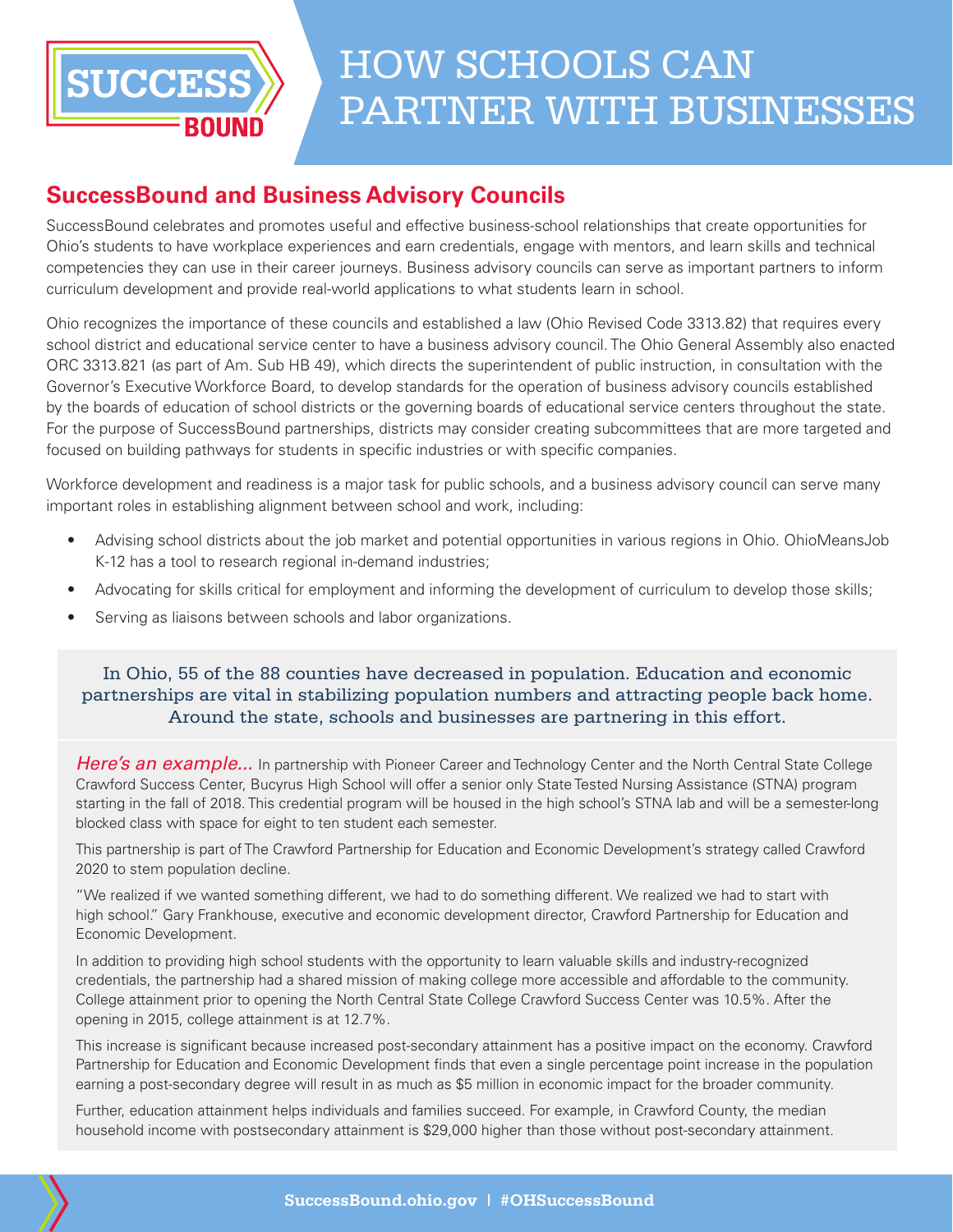

# HOW SCHOOLS CAN PARTNER WITH BUSINESSES

### **How to Establish a Business Advisory Council**

School districts should begin by researching key regional industries. After researching the key industries in the community, schools can decide which industries should be represented on their district-level business advisory councils. Some pathways may benefit from industry-specific pathway advisory groups as well. Then, they need to decide to establish one larger business advisory council with various industries represented or smaller, targeted subgroups focused on one industry area. In either case, the council should establish bylaws to direct its collaborative work. Details on bylaws can be found at the end of this section.

Superintendents can invite businesses to engage in the council by contacting the human resources departments of local businesses. Because districts and educational service centers already are required to have business advisory councils, superintendents also may choose to use their current council members to help recruit potential members for more targeted councils to create pathways and programs for students. While the general business council can inform schools about the industry needs, a more targeted group can establish key partnerships that offer mentoring opportunities, workplace experiences, internships and other relationships that directly involve working with students.

#### The first meeting with a business advisory council should have the following agenda items:

- 1. Discussion of the workforce needs and any skills gaps from the business members.
- 2. Discussion of current programming and student opportunities that are designed to build workforce readiness.

### **Get Started!** Steps to integrate a program in a school

1. Identify student interest and pair interest to [in-demand jobs.](https://jobseeker.ohiomeansjobs.monster.com/ExploreIt/In-DemandCareers.aspx)

2. Target certain student populations and tailor programs to their needs. Use [Career Connections](http://education.ohio.gov/Topics/Career-Tech/Career-Connections) to prepare students at all ages for their futures.

3. Offer pathways and opportunities for students to earn [industry](http://education.ohio.gov/Topics/Ohio-s-Graduation-Requirements/Industry-Recognized-Credentials-and-WorkKeys/Industry-Recognized-Credentials)[recognized credentials](http://education.ohio.gov/Topics/Ohio-s-Graduation-Requirements/Industry-Recognized-Credentials-and-WorkKeys/Industry-Recognized-Credentials) while still in high school.

4. Communicate dual credit opportunities early and often.

5. Establish or consult your [business](http://education.ohio.gov/Media/Ed-Connection/Dec-18-2017/Build-your-districts-business-advisory-council-o)  [advisory council](http://education.ohio.gov/Media/Ed-Connection/Dec-18-2017/Build-your-districts-business-advisory-council-o).

6. Visit local businesses to explore community assets and needs.

7. Make the transition to post-high school work and school seamless.

3. Brainstorming session on potential ways the company can provide workplace experiences for students. These may include mentoring or internship opportunities, the development of a career pathway or curriculum designed to place students at the company or other opportunities for students to engage in authentic learning opportunities that can lead them to future employment or postsecondary training.

Ohio law requires business advisory councils to meet quarterly, but a subgroup dedicated to designing pathways should expect to meet more often. During the first few meetings, the council should establish an action plan for developing meaningful partnerships between companies and the school. This plan should clearly identify the following:

- The workplace and 21st century skills the school will develop;
- Programming to prepare students for entry-level work immediately after graduation;
- Programming to prepare students for postsecondary training required for employment;
- Each partner's role in executing programming;
- A timeline for adoption of new practices.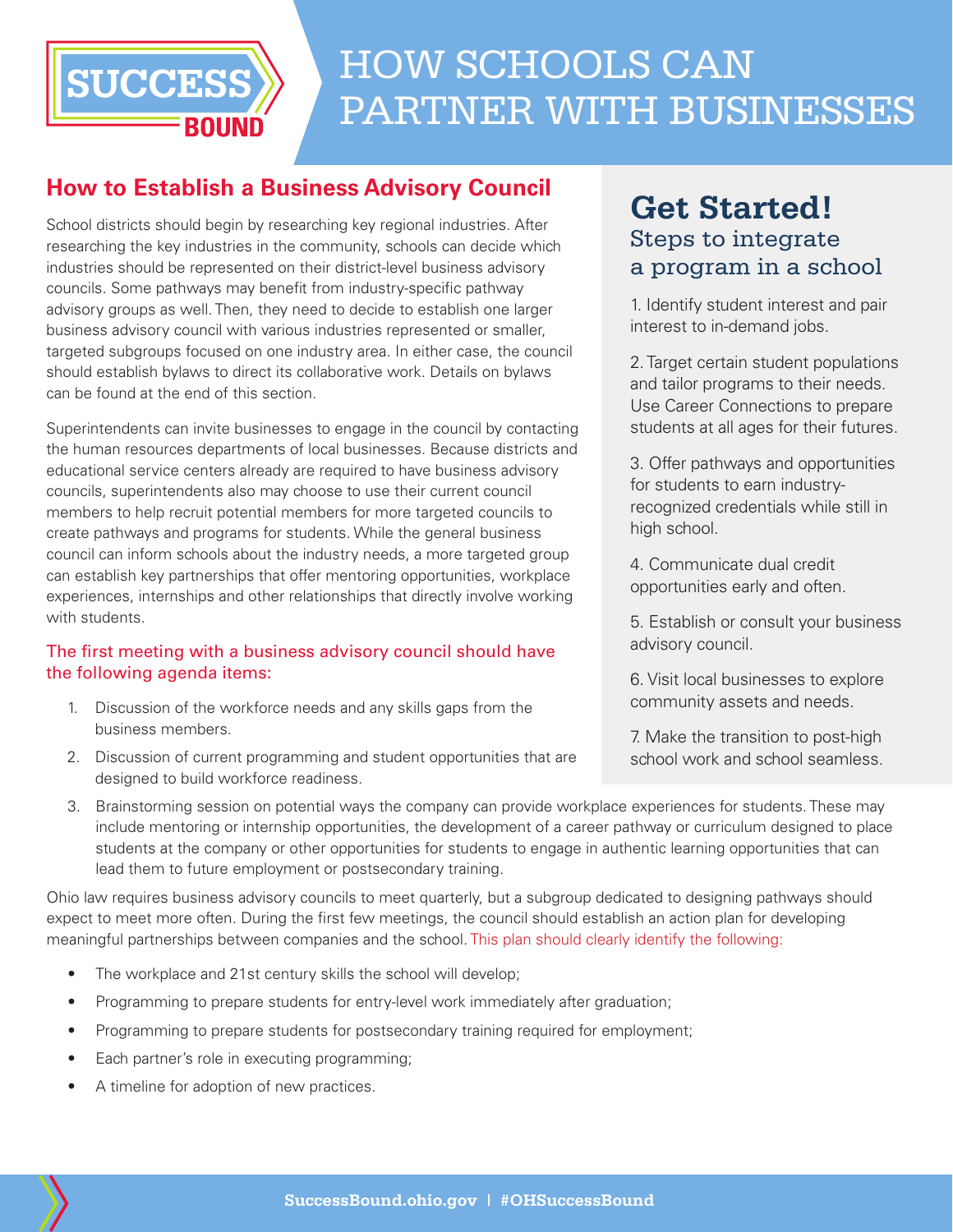

### Schools can invite businesses to contribute to building career and postsecondary readiness through the following

**Job fairs or conferences:** The school may choose to host an event where business representatives and employees from a number of local companies share information about job opportunities and required skills.

**Job fairs or conferences:** Companies can participate in community and school events where business representatives and employees from a number of local companies share information about job opportunities and required skills.

**Job shadowing:** Companies can organize opportunities for students to shadow employees to enhance career exploration and awareness of the nature of the business and job.

**Work-based learning opportunities for students:** Companies can organize opportunities for students to work at their businesses, so they can fully understand the expectations of the jobs and types of work people engage in. These opportunities can include unpaid or paid work; including full time, part-time or summer employment.

**Apprenticeships:** Companies can offer paid or unpaid apprenticeships where students work alongside more experienced employees to gain valuable skills and knowledge through hands-on learning.

**Class visits and career days:** Business professionals could visit classrooms to speak to students about their companies. Business professionals could participate in career days to teach students about potential career opportunities in their industries.

**Signing day celebration:** Companies can host a signing day celebration for students who are hired. Family, friends, educators and community members can attend to learn more about the business and the work the student will do.

**Promote the OhioMeansJobs-Readiness Seal:** Companies can encourage attainment of the OhioMeansJobs-Readiness Seal, a formal designation students can earn on their high school diplomas and transcripts indicating they have the personal strengths, strong work ethic and professional experience that businesses need.

**Participate in Ohio's [In-Demand Jobs Week](http://omj.ohio.gov/indemandjobsweek/index.stm):** In-Demand Jobs Week is a statewide celebration of jobs, industries and skills that are in-demand in Ohio. It occurs during the first full week in May. Community leaders statewide are encouraged to partner to plan engaging events and activities that will inspire excitement and awareness among students and job seekers.

**Participate in Ohio's Manufacturing Day:** Manufacturing Day usually takes place in October and is a celebration of manufacturing across Ohio. During this annual event, companies open their doors to their communities to showcase the many career opportunities available through modern manufacturing.

**Mentoring and tutoring programs:** Employers can provide opportunities for employees to serve as mentors and tutors to students, helping improve academic skills as well as social, emotional, and workplace and employability skills. This mentor experience should align to the OhioMeansJobs-Readiness Seal.

**Career advising and exploration:** Schools can connect students to Career Connections and OhioMeansJobs K-12, where they can access a suite of tools and services to help them plan for their futures.

**Participating in SuccessBound conferences:** Businesses can attend SuccessBound conferences and other conferences aimed at promoting work-based learning and school-business partnerships. These are excellent networking and marketing opportunities.

**Joining your P-16 council:** [Ohio's preschool-16 councils](https://www.ohiohighered.org/college-readiness) establish uniform statewide standards in mathematics, science, reading and writing that each student in a state institution of higher education must meet to be considered remediation-free. Contribute your perspective and insights to this work. Your voice is important and valuable.

**Promoting student commitment to being drug free:** Together, schools and businesses can raise awareness about the dangers of drug and alcohol use and how using drugs or alcohol can affect future job opportunities. They can develop drug-free agreements that reward students for maintaining healthy lifestyles.